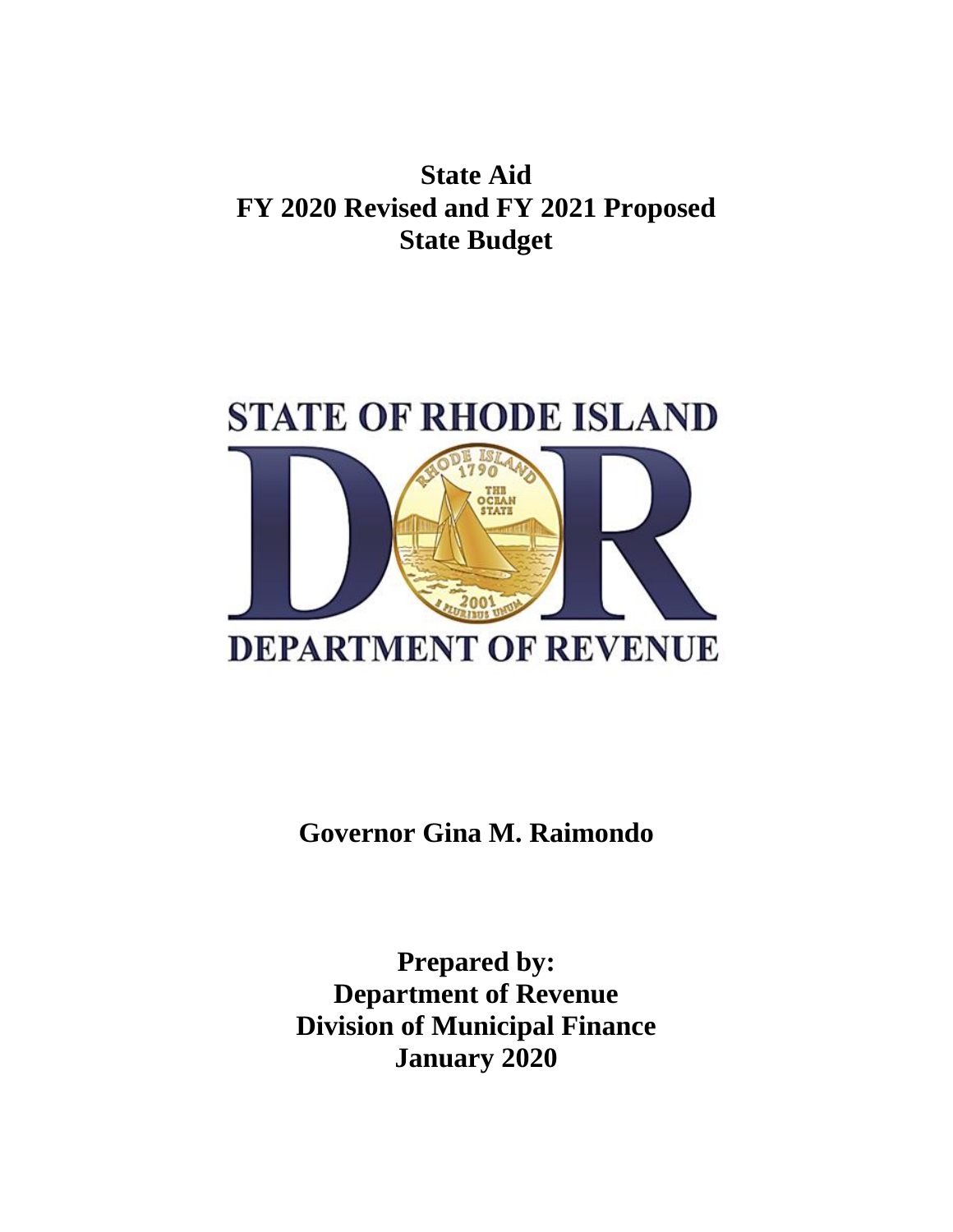## **Fiscal Year 2020 Revised State Aid to Cities and Towns**

|                                                        | <b>Payment</b>                       | <b>Distressed</b>  | <b>State</b> | <b>Motor Vehicle</b>                | <b>Motor Vehicle</b> | <b>Motor Vehicle</b>              | <b>FY 2020 Total</b> |
|--------------------------------------------------------|--------------------------------------|--------------------|--------------|-------------------------------------|----------------------|-----------------------------------|----------------------|
| <b>City or Town</b>                                    | In Lieu of                           | <b>Community</b>   | Library      | <b>Excise Tax</b>                   | <b>Phase Out</b>     | <b>Excise Tax</b>                 | Appropriated         |
|                                                        | <b>Tax Exempt</b><br><b>Property</b> | <b>Relief Fund</b> | Aid          | Reimbursement<br><b>Base Amount</b> | Reimbursement        | <b>Total</b><br>Reimbursement (1) | <b>State Aid</b>     |
| Barrington                                             | 16,308                               |                    | 382,079      | 221,581                             | 1,901,128            | 2,122,709                         | 2,521,095            |
| <b>Bristol</b>                                         | 1,502,180                            |                    | 194,460      | 109,436                             | 731,756              | 841,192                           | 2,537,832            |
| Burrillville                                           | 100,313                              |                    | 173,742      | 207,065                             | 1,773,256            | 1,980,321                         | 2,254,375            |
| <b>Central Falls</b>                                   | 775                                  | 201,648            | 32,114       | 102,184                             | 974,826              | 1,077,011                         | 1,311,548            |
| Charlestown                                            |                                      |                    | 52,487       | 44,815                              | 262,539              | 307,354                           | 359,841              |
| Coventry                                               |                                      |                    | 231,669      | 251,244                             | 1,752,626            | 2,003,870                         | 2,235,539            |
| Cranston                                               | 5,386,022                            | 2,547,805          | 622,485      | 1,042,441                           | 9,047,284            | 10,089,725                        | 18,646,037           |
| Cumberland                                             |                                      |                    | 283,035      | 253,650                             | 1,594,767            | 1,848,417                         |                      |
| <b>East Greenwich</b>                                  |                                      |                    | 129,591      | 84,112                              | 454,412              | 538,524                           | 2,131,452            |
|                                                        | 645,955                              |                    |              |                                     |                      |                                   | 1,314,069            |
| East Providence                                        | 246,077                              |                    | 420,617      | 516,914                             | 2,059,519            | 2,576,433                         | 3,243,127            |
| Exeter                                                 |                                      |                    | 52,255       | 93,419                              | 614,675              | 708,094                           | 760,349              |
| Foster                                                 |                                      |                    | 33,391       | 74,174                              | 524,653              | 598,827                           | 632,218              |
| Glocester                                              |                                      |                    | 79,565       | 104,711                             | 667,754              | 772,464                           | 852,029              |
| Hopkinton                                              |                                      |                    | 36,702       | 72,384                              | 493,618              | 566,002                           | 602,705              |
| Jamestown                                              |                                      |                    | 107,185      | 22,334                              | 92,454               | 114,788                           | 221,973              |
| Johnston                                               |                                      | 532,972            | 119,439      | 437,352                             | 3,844,381            | 4,281,733                         | 4,934,144            |
| Lincoln                                                |                                      |                    | 209,703      | 206,198                             | 860,660              | 1,066,857                         | 1,276,561            |
| Little Compton                                         |                                      |                    | 35,772       | 13,465                              | 60,874               | 74,338                            | 110,110              |
| Middletown                                             |                                      |                    | 144,623      | 76,147                              | 287,307              | 363,454                           | 508,077              |
| Narragansett                                           |                                      |                    | 186,191      | 61,720                              | 275,968              | 337,688                           | 523,879              |
| Newport                                                | 1,590,280                            |                    | 409,617      | 80,642                              | 373,985              | 454,627                           | 2,454,523            |
| New Shoreham                                           |                                      |                    | 91,829       | 6,910                               | 57,134               | 64,044                            | 155,874              |
| North Kingstown                                        | 1,136                                |                    | 297,091      | 192,589                             | 596,570              | 789,158                           | 1,087,385            |
| North Providence                                       |                                      | 914,169            | 198,233      | 393,779                             | 4,215,271            | 4,609,049                         | 5,721,452            |
| North Smithfield                                       |                                      |                    | 79,060       | 183,264                             | 1,436,612            | 1,619,876                         | 1,698,936            |
| Pawtucket                                              | 579,677                              | 1,400,733          | 415,582      | 821,285                             | 8,363,994            | 9,185,279                         | 11,581,271           |
| Portsmouth                                             |                                      |                    | 116,067      | 94,646                              | 466,647              | 561,293                           | 677,360              |
| Providence                                             | 33,187,319                           | 5,155,694          | 1,326,768    | 1,620,464                           | 18,882,905           | 20,503,369                        | 60,173,150           |
| Richmond                                               |                                      |                    | 24,997       | 66,710                              | 404,727              | 471,437                           | 496,433              |
| Scituate                                               |                                      |                    | 105,942      | 71,269                              | 274,421              | 345,690                           | 451,632              |
| Smithfield                                             | 751,793                              |                    | 304,595      | 267,692                             | 1,723,228            | 1,990,919                         | 3,047,307            |
| South Kingstown                                        | 208,804                              |                    | 225,105      | 142,445                             | 630,089              | 772,533                           | 1,206,443            |
| Tiverton                                               |                                      |                    | 125,071      | 62,598                              | 309,379              | 371,977                           | 497,049              |
| Warren                                                 |                                      |                    | 57,521       | 94,349                              | 601,264              | 695,612                           | 753,133              |
| Warwick                                                | 1,704,861                            |                    | 772,285      | 1,013,712                           | 5,231,074            | 6,244,786                         | 8,721,932            |
| Westerly                                               | 168,006                              |                    | 317,009      | 220,009                             | 1,508,925            | 1,728,934                         | 2,213,949            |
| West Greenwich                                         |                                      |                    | 39,028       | 55,996                              | 326,110              | 382,106                           | 421,134              |
| West Warwick                                           |                                      | 859,102            | 162,581      | 238,429                             | 1,579,573            | 1,818,002                         | 2,839,685            |
| Woonsocket                                             |                                      | 772,334            | 202,925      | 377,867                             | 4,913,067            | 5,290,934                         | 6,266,194            |
| <b>Subtotal</b>                                        | \$46,089,504                         | \$12,384,458       | \$8,798,411  | \$10,000,000                        | \$80,169,431         | \$90,169,431                      | \$157,441,804        |
| Motor Vehicle Phase Out Reimbursement - Fire Districts |                                      |                    |              |                                     | 97,327               | 97,327                            | 97,327               |
| Statewide Reference Library Resource Grant             |                                      |                    | 701,052      |                                     |                      |                                   | 701,052              |
| Grant-In-Aid to Institutional Libraries                |                                      |                    | 62,609       |                                     |                      |                                   | 62,609               |
| <b>Library Construction Reimbursement</b>              |                                      |                    | 1,937,230    |                                     |                      |                                   | 1,937,230            |
| <b>Total</b>                                           | \$46,089,504                         | \$12,384,458       | \$11,499,302 | \$10,000,000                        | \$80,266,758         | \$90,266,758                      | \$160,240,022        |

(1) The base motor vehicle distribution is \$10 million. The additional amount of \$80.2 million in FY 2020 due to the implementation of the motor vehicle phase-out is based on the 12/31/18 assessment data. The state's FY 2020 motor vehicle reimbursement corresponds with the FY 2020 local fiscal year for all communities except for East Providence for which it corresponds with their local FY 2019. An additional estimated amount of \$97,327 will be provided to all the fire districts in Lincoln. The amount owed to fire districts will be revised once we have received and reviewed final FY 2020 data from the Albion and Quinnville fire districts. Note, due to the relationship of the local fiscal year, this table reflects a one-year delay in the implementation and reimbursement for the Lonsdale and Saylesville fire districts pursuant to RIGL §44-34.1-2(b)(4). Currently only Lincoln's fire districts levy a tax on motor vehicles.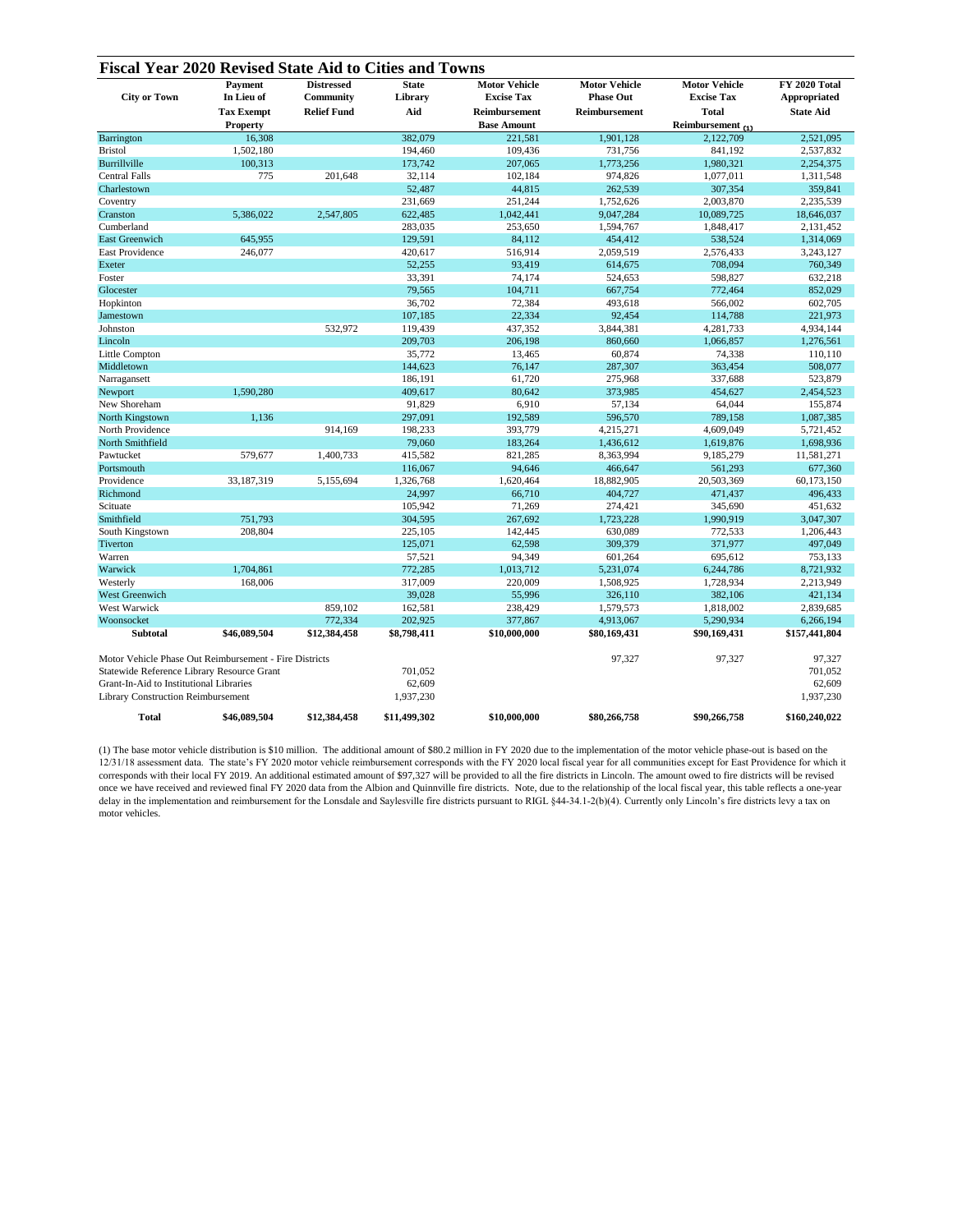## **Fiscal Year 2020 Revised Pass Through Aid to Cities & Towns**

|                                                                                      | <b>Public Service</b> | <b>Hotel</b>    | Meals and       | FY 2020 Total       | <b>FY 2020 Total</b>    |
|--------------------------------------------------------------------------------------|-----------------------|-----------------|-----------------|---------------------|-------------------------|
| <b>City or Town</b>                                                                  | Corporation           | Tax $(2)$ $(3)$ | <b>Beverage</b> | <b>Shared Taxes</b> | Shared &                |
|                                                                                      | Tax $(1)$             |                 | Tax $(3)$       | <b>State Aid</b>    | <b>Appropriated Aid</b> |
| Barrington                                                                           | 204,412               | 3,283           | 208,550         | 416,246             | 2,937,341               |
| <b>Bristol</b>                                                                       | 281,297               | 76,755          | 506,078         | 864,130             | 3,401,961               |
| Burrillville                                                                         | 206,240               | 164             | 236,216         | 442,620             | 2,696,995               |
| <b>Central Falls</b>                                                                 | 244,455               | 315             | 136,898         | 381,668             | 1,693,216               |
| Charlestown                                                                          | 97,833                | 53,254          | 201,700         | 352,787             | 712,628                 |
| Coventry                                                                             | 439,541               | 101,229         | 472,535         | 1,013,304           | 3,248,844               |
| Cranston                                                                             | 1,020,662             | 22,320          | 2,163,247       | 3,206,229           | 21,852,266              |
| Cumberland                                                                           | 434,814               | 403             | 548,500         | 983,717             | 3,115,168               |
| <b>East Greenwich</b>                                                                | 165,037               | 2,088           | 729,153         | 896,278             | 2,210,347               |
| <b>East Providence</b>                                                               | 597,746               | 66,488          | 1,171,462       | 1,835,696           | 5,078,823               |
| Exeter                                                                               | 85,216                | 27              | 122,213         | 207,456             | 967,805                 |
| Foster                                                                               | 59,100                | 950             | 22,238          | 82,289              | 714,507                 |
| Glocester                                                                            | 125,952               | 3,660           | 88,340          | 217,953             | 1,069,982               |
| Hopkinton                                                                            | 102,244               | 1,301           | 60,671          | 164,215             | 766,920                 |
| Jamestown                                                                            | 69,385                | 43,671          | 91,265          | 204,321             | 426,294                 |
| Johnston                                                                             | 367,521               | 9,050           | 811,438         | 1,188,009           | 6,122,153               |
| Lincoln                                                                              | 272,625               | 153,846         | 886,273         | 1,312,743           | 2,589,304               |
| Little Compton                                                                       | 44,379                | 26,780          | 62,719          | 133,878             | 243,988                 |
| Middletown                                                                           | 202,925               | 1,177,769       | 889,050         | 2,269,743           | 2,777,821               |
| Narragansett                                                                         | 196,636               | 278,120         | 731,437         | 1,206,193           | 1,730,072               |
| Newport                                                                              | 311,887               | 2,691,833       | 2,659,728       | 5,663,448           | 8,117,971               |
| New Shoreham                                                                         | 10,461                | 598,918         | 418,839         | 1,028,218           | 1,184,092               |
| North Kingstown                                                                      | 329,948               | 112,940         | 677,157         | 1,120,045           | 2,207,430               |
| North Providence                                                                     | 407,678               | 1,602           | 426,390         | 835,669             | 6,557,121               |
| North Smithfield                                                                     | 155,042               | 3,645           | 330,254         | 488,942             | 2,187,878               |
| Pawtucket                                                                            | 904,592               | 114,355         | 1,016,005       | 2,034,951           | 13,616,223              |
| Portsmouth                                                                           | 220,104               | 21,541          | 305,067         | 546,712             | 1,224,073               |
| Providence                                                                           | 2,262,538             | 2,362,521       | 5,959,410       | 10,584,469          | 70,757,619              |
| Richmond                                                                             | 95,892                | 12,036          | 152,976         | 260,903             | 757,336                 |
| Scituate                                                                             | 132,708               | 7,823           | 69,362          | 209,892             | 661,524                 |
| Smithfield                                                                           | 272,386               | 174,298         | 909,594         | 1,356,278           | 4,403,584               |
| South Kingstown                                                                      | 387,095               | 203,340         | 1,033,359       | 1,623,794           | 2,830,237               |
| Tiverton                                                                             | 200,026               | 18,106          | 323,733         | 541,865             | 1,038,914               |
| Warren                                                                               | 132,242               | 1,764           | 308,910         | 442,915             | 1,196,049               |
| Warwick                                                                              | 1,023,675             | 1,373,747       | 3,219,752       | 5,617,173           | 14,339,105              |
| Westerly                                                                             | 285,179               | 814,244         | 1,056,577       | 2,156,000           | 4,369,950               |
| West Greenwich                                                                       | 77,111                | 139,131         | 124,709         | 340,951             | 762,085                 |
| West Warwick                                                                         | 361,849               | 148,506         | 442,417         | 952,772             | 3,792,458               |
| Woonsocket                                                                           | 523,168               | 69,936          | 611,820         | 1,204,924           | 7,471,117               |
| <b>Subtotal</b>                                                                      | \$13,311,601          | \$10,891,756    | \$30,186,039    | \$54,389,396        | \$211,831,200           |
|                                                                                      |                       |                 |                 |                     |                         |
| Motor Vehicle Phase Out Reimbursement - Fire Districts                               |                       |                 | 97,327          |                     |                         |
| Statewide Reference Library Resource Grant (Providence)                              |                       |                 |                 |                     | 701,052                 |
| Grant-In-Aid to Institutional Libraries<br><b>Library Construction Reimbursement</b> |                       |                 |                 |                     | 62,609<br>1,937,230     |
|                                                                                      |                       |                 |                 |                     |                         |
| <b>Total</b>                                                                         | \$13,311,601          | \$10,891,756    | \$30,186,039    | \$54,389,396        | \$214,629,418           |

(3) Hotel Tax and Meals & Beverage Tax are estimated and subject to change.

(1) Based on actual declarations received in the spring of 2019

(2) Amount includes 1.0% local tax and 25.0% local share of state 5.0% tax on traditional lodging rentals, lodging rentals by room resellers and hosting platforms, and vacation rentals by homeowners and realtors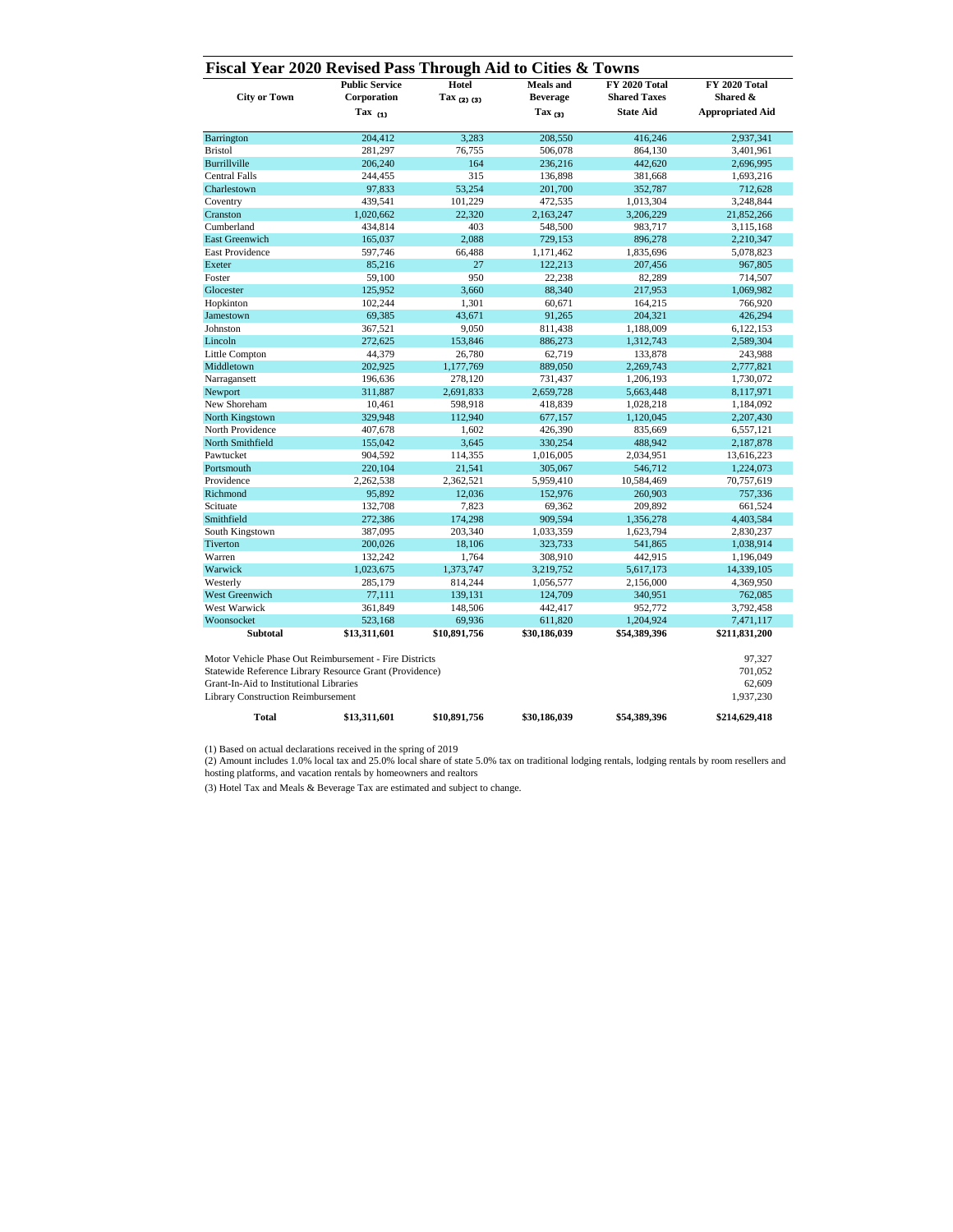| <b>City or Town</b>                                    | <b>Payment</b><br>In Lieu of         | <b>Distressed</b><br><b>Community</b> | <b>State</b><br>Library | <b>Motor Vehicle</b><br><b>Excise Tax</b> | <b>Motor Vehicle</b><br><b>Phase Out</b> | <b>Motor Vehicle</b><br><b>Excise Tax</b> | <b>FY 2021 Total</b><br><b>Appropriated</b> |
|--------------------------------------------------------|--------------------------------------|---------------------------------------|-------------------------|-------------------------------------------|------------------------------------------|-------------------------------------------|---------------------------------------------|
|                                                        |                                      |                                       |                         |                                           |                                          |                                           |                                             |
|                                                        | <b>Tax Exempt</b><br><b>Property</b> | <b>Relief Fund</b>                    | Aid                     | Reimbursement<br><b>Base Amount</b>       | Reimbursement                            | <b>Total</b><br>Reimbursement $(1)$       | <b>State Aid</b>                            |
| Barrington                                             | 16,530                               |                                       | 375,185                 | 221,581                                   | 2,116,981                                | 2,338,562                                 | 2,730,277                                   |
| <b>Bristol</b>                                         | 1,280,619                            |                                       | 194,607                 | 109,436                                   | 870,218                                  | 979,654                                   | 2,454,880                                   |
| Burrillville                                           | 99,316                               |                                       | 184,839                 | 207,065                                   | 1,975,866                                | 2,182,931                                 | 2,467,086                                   |
| <b>Central Falls</b>                                   |                                      | 110,055                               | 31,752                  | 102,184                                   | 1,068,193                                | 1,170,377                                 | 1,312,184                                   |
| Charlestown                                            |                                      |                                       | 52,802                  | 44,815                                    | 307,219                                  | 352,034                                   | 404,836                                     |
| Coventry                                               |                                      |                                       | 229,468                 | 251,244                                   | 2,010,196                                | 2,261,441                                 | 2,490,908                                   |
| Cranston                                               | 4,815,713                            | 1,335,630                             | 638,834                 | 1,042,441                                 | 9,796,571                                | 10,839,012                                | 17,629,189                                  |
| Cumberland                                             |                                      |                                       | 297,545                 | 253,650                                   | 1,859,310                                | 2,112,960                                 | 2,410,505                                   |
| <b>East Greenwich</b>                                  | 719,030                              |                                       | 132,534                 | 84,112                                    | 483,763                                  | 567,874                                   | 1,419,439                                   |
| East Providence                                        | 254,226                              |                                       | 411,631                 | 516,914                                   | 3,836,480                                | 4,353,394                                 | 5,019,251                                   |
| Exeter                                                 |                                      |                                       | 53,203                  | 93,419                                    | 703,647                                  | 797,067                                   | 850,270                                     |
| Foster                                                 |                                      |                                       | 33,861                  | 74,174                                    | 591,379                                  | 665,553                                   | 699,414                                     |
| Glocester                                              |                                      |                                       | 78,704                  | 104,711                                   | 768,672                                  | 873,383                                   | 952,087                                     |
| Hopkinton                                              |                                      |                                       | 35,851                  | 72,384                                    | 563,585                                  | 635,970                                   | 671,820                                     |
| Jamestown                                              |                                      |                                       | 108,139                 | 22,334                                    | 100,872                                  | 123,206                                   | 231,345                                     |
| Johnston                                               |                                      |                                       | 125,400                 | 437,352                                   | 4,223,278                                | 4,660,631                                 | 4,786,030                                   |
| Lincoln                                                |                                      |                                       | 213,729                 | 206,198                                   | 1,124,344                                | 1,330,542                                 | 1,544,271                                   |
| Little Compton                                         |                                      |                                       | 36,164                  | 13,465                                    | 65,765                                   | 79,230                                    | 115,394                                     |
| Middletown                                             |                                      |                                       | 142,580                 | 76,147                                    | 382,210                                  | 458,356                                   | 600,936                                     |
| Narragansett                                           |                                      |                                       | 177,025                 | 61,720                                    | 299,354                                  | 361,074                                   | 538,100                                     |
| Newport                                                | 1,609,854                            |                                       | 402,053                 | 80,642                                    | 403,972                                  | 484,614                                   | 2,496,521                                   |
| New Shoreham                                           |                                      |                                       | 90,133                  | 6,910                                     | 63,010                                   | 69,920                                    | 160,053                                     |
|                                                        |                                      |                                       | 297,608                 | 192,589                                   | 868,239                                  |                                           |                                             |
| North Kingstown<br>North Providence                    | 1,086                                |                                       |                         |                                           |                                          | 1,060,828                                 | 1,359,522                                   |
|                                                        |                                      | 480,580                               | 197,202                 | 393,779                                   | 4,585,979                                | 4,979,758                                 | 5,657,540                                   |
| North Smithfield                                       |                                      |                                       | 79,629                  | 183,264                                   | 1,608,402                                | 1,791,666                                 | 1,871,295                                   |
| Pawtucket                                              | 3,521                                | 731,357                               | 408,981                 | 821,285                                   | 9,068,085                                | 9,889,370                                 | 11,033,229                                  |
| Portsmouth                                             |                                      |                                       | 116,092                 | 94,646                                    | 577,168                                  | 671,814                                   | 787,905                                     |
| Providence                                             | 34,077,915                           | 2,689,318                             | 1,301,180               | 1,620,464                                 | 19,991,140                               | 21,611,604                                | 59,680,017                                  |
| Richmond                                               |                                      |                                       | 24,736                  | 66,710                                    | 465,756                                  | 532,466                                   | 557,202                                     |
| Scituate                                               |                                      |                                       | 106,425                 | 71,269                                    | 301,629                                  | 372,898                                   | 479,323                                     |
| Smithfield                                             | 865,716                              |                                       | 307,560                 | 267,692                                   | 2,013,559                                | 2,281,250                                 | 3,454,526                                   |
| South Kingstown                                        | 210,219                              |                                       | 231,439                 | 142,445                                   | 833,260                                  | 975,705                                   | 1,417,363                                   |
| Tiverton                                               |                                      |                                       | 122,762                 | 62,598                                    | 332,921                                  | 395,519                                   | 518,281                                     |
| Warren                                                 |                                      |                                       | 60,853                  | 94,349                                    | 694,124                                  | 788,472                                   | 849,325                                     |
| Warwick                                                | 1,536,665                            |                                       | 779,794                 | 1,013,712                                 | 6,407,270                                | 7,420,982                                 | 9,737,441                                   |
| Westerly                                               | 162,421                              |                                       | 307,643                 | 220,009                                   | 1,777,878                                | 1,997,887                                 | 2,467,951                                   |
| West Greenwich                                         |                                      |                                       | 44,294                  | 55,996                                    | 381,836                                  | 437,832                                   | 482,126                                     |
| West Warwick                                           |                                      | 460,708                               | 165,207                 | 238,429                                   | 1,849,142                                | 2,087,571                                 | 2,713,486                                   |
| Woonsocket                                             | 436,673                              | 384,581                               | 200,967                 | 377,867                                   | 5,250,684                                | 5,628,551                                 | 6,650,771                                   |
| <b>Subtotal</b>                                        | \$46,089,504                         | \$6,192,229                           | \$8,798,411             | \$10,000,000                              | \$90,621,958                             | \$100,621,958                             | \$161,702,102                               |
| Motor Vehicle Phase Out Reimbursement - Fire Districts |                                      |                                       |                         |                                           | 123,979                                  | 123,979                                   | 123,979                                     |
| Statewide Reference Library Resource Grant             |                                      |                                       | 701,052                 |                                           |                                          |                                           | 701,052                                     |
| Grant-In-Aid to Institutional Libraries                |                                      |                                       | 62,609                  |                                           |                                          |                                           | 62,609                                      |
| <b>Library Construction Reimbursement</b>              |                                      |                                       | 2,702,866               |                                           |                                          |                                           | 2,702,866                                   |
| <b>Total</b>                                           | \$46,089,504                         | \$6,192,229                           | \$12,264,938            | \$10,000,000                              | \$90,745,937                             | \$100,745,937                             | \$165,292,608                               |

(1) The base motor vehicle distribution is \$10 million. The additional amount of \$90.6 million in FY 2021 due under the Governor's Proposed budget to the implementation of the motor vehicle phase-out is estimated based on the 12/31/18 assessment data and will change once 12/31/19 assessment data is available in the fall of 2020. The state's FY 2021 motor vehicle reimbursement corresponds with the FY 2021 local fiscal year for all communities except for East Providence for which it corresponds with their local FY 2020. An additional estimated amount of \$123,979 will be provided to the fire districts in Lincoln. The amount owed to fire districts will be revised once we have received and reviewed final data from the Albion and Quinnville fire district. Note, due to the relationship of the local fiscal year, this table reflects a one-year delay in the implementation and reimbursement for the Lonsdale/Saylesville fire district pursuant to RIGL §44-34.1-2(b)(4). Currently only Lincoln's fire districts levy a tax on motor vehicles.

## **Fiscal Year 2021 Proposed State Aid to Cities and Towns**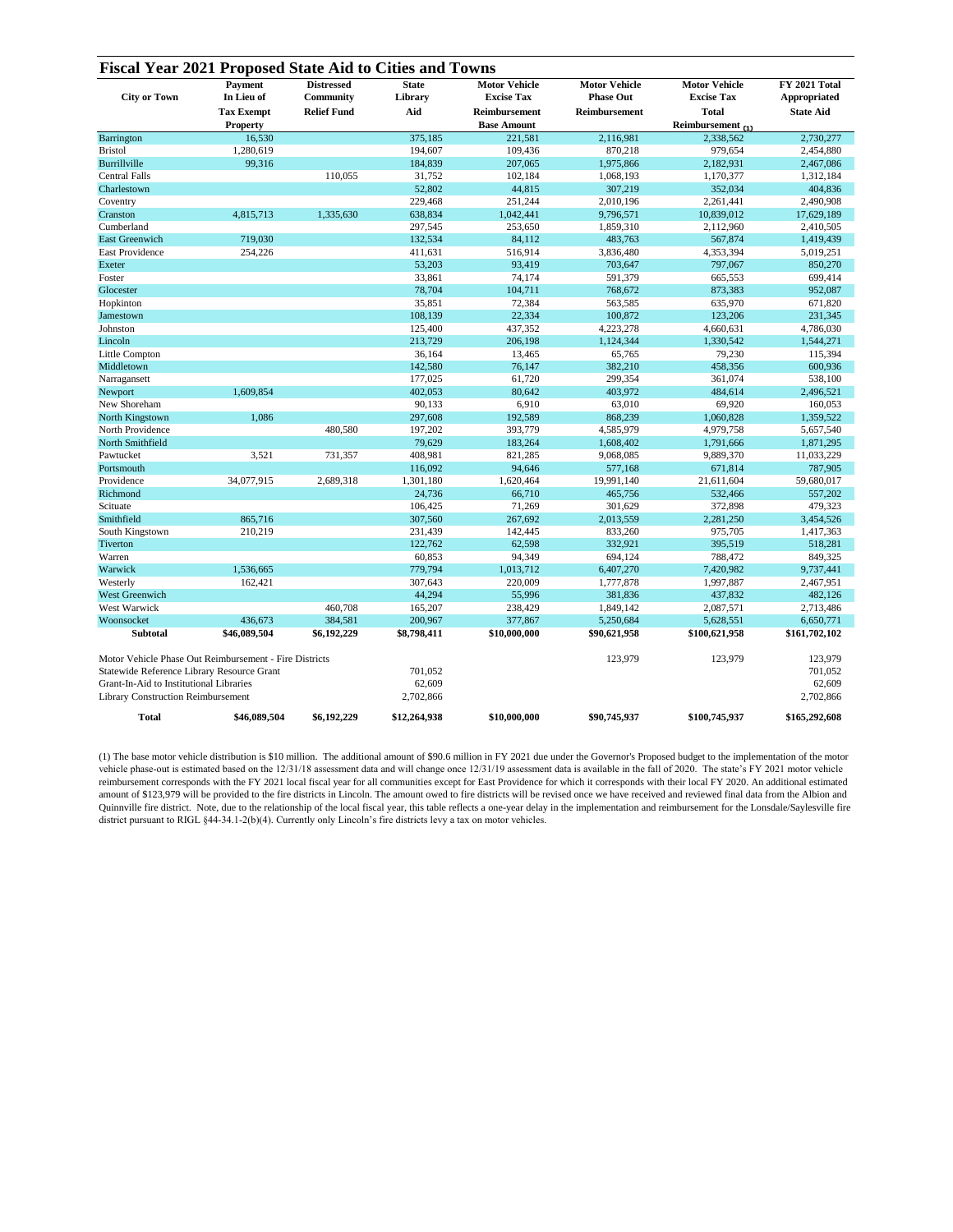## **Fiscal Year 2021 Proposed Pass Through Aid to Cities & Towns**

|                                                                   | <b>Public Service</b> | Hotel           | Meals and       | <b>FY 2021 Total</b> | <b>FY 2021 Total</b>    |  |
|-------------------------------------------------------------------|-----------------------|-----------------|-----------------|----------------------|-------------------------|--|
| <b>City or Town</b>                                               | Corporation           | Tax $(2)$ $(3)$ | <b>Beverage</b> | <b>Shared Taxes</b>  | Shared &                |  |
|                                                                   | Tax $(1)$             |                 | Tax $_{(3)}$    | <b>State Aid</b>     | <b>Appropriated Aid</b> |  |
| <b>Barrington</b>                                                 | 204,412               | 3,218           | 212,587         | 420,216              | 3,150,493               |  |
| <b>Bristol</b>                                                    | 281,297               | 78,632          | 515,873         | 875,803              | 3,330,682               |  |
| Burrillville                                                      | 206,240               | 160             | 240,788         | 447,188              | 2,914,275               |  |
| <b>Central Falls</b>                                              | 244,455               | 308             | 139,547         | 384,311              | 1,696,495               |  |
| Charlestown                                                       | 97,833                | 52,844          | 205,604         | 356,280              | 761,116                 |  |
| Coventry                                                          | 439,541               | 104,124         | 481,681         | 1,025,345            | 3,516,254               |  |
| Cranston                                                          | 1,020,662             | 22,837          | 2,205,116       | 3,248,616            | 20,877,805              |  |
| Cumberland                                                        | 434,814               | 395             | 559,116         | 994,325              | 3,404,830               |  |
| <b>East Greenwich</b>                                             | 165,037               | 2,072           | 743,265         | 910,375              | 2,329,813               |  |
| <b>East Providence</b>                                            | 597,746               | 68,182          | 1,194,135       | 1,860,063            | 6,879,315               |  |
| Exeter                                                            | 85,216                | 26              | 124,579         | 209,821              | 1,060,090               |  |
| Foster                                                            | 59,100                | 971             | 22,669          | 82,740               | 782,154                 |  |
| Glocester                                                         | 125,952               | 3,738           | 90,050          | 219,740              | 1,171,827               |  |
| Hopkinton                                                         | 102,244               | 1,316           | 61,845          | 165,405              | 837,226                 |  |
| Jamestown                                                         | 69,385                | 43,267          | 93,031          | 205,683              | 437,028                 |  |
| Johnston                                                          | 367,521               | 9,295           | 827,143         | 1,203,959            | 5,989,989               |  |
| Lincoln                                                           | 272,625               | 158,336         | 903,426         | 1,334,387            | 2,878,658               |  |
| Little Compton                                                    | 44,379                | 26,570          | 63,933          | 134,882              | 250,276                 |  |
| Middletown                                                        | 202,925               | 1,209,403       | 906,257         | 2,318,585            | 2,919,522               |  |
| Narragansett                                                      | 196,636               | 278,916         | 745,594         | 1,221,145            | 1,759,245               |  |
| Newport                                                           | 311,887               | 2,818,376       | 2,711,207       | 5,841,469            | 8,337,990               |  |
| New Shoreham                                                      | 10,461                | 602,086         | 426,945         | 1,039,493            | 1,199,546               |  |
| North Kingstown                                                   | 329,948               | 115,950         | 690,263         | 1,136,162            | 2,495,684               |  |
| North Providence                                                  | 407,678               | 1,570           | 434,643         | 843,890              | 6,501,430               |  |
| North Smithfield                                                  | 155,042               | 3,739           | 336,646         | 495,428              | 2,366,723               |  |
| Pawtucket                                                         | 904,592               | 117,507         | 1,035,670       | 2,057,768            | 13,090,997              |  |
| Portsmouth                                                        | 220,104               | 21,679          | 310,971         | 552,754              | 1,340,660               |  |
| Providence                                                        | 2,262,538             | 2,427,232       | 6,074,752       | 10,764,522           | 70,444,539              |  |
| Richmond                                                          | 95,892                | 11,980          | 155,936         | 263,808              | 821,009                 |  |
| Scituate                                                          | 132,708               | 8,030           | 70,704          | 211,442              | 690,765                 |  |
| Smithfield                                                        | 272,386               | 179,353         | 927,199         | 1,378,938            | 4,833,464               |  |
| South Kingstown                                                   | 387,095               | 207,511         | 1,053,360       | 1,647,966            | 3,065,328               |  |
| Tiverton                                                          | 200,026               | 18,332          | 329,998         | 548,356              | 1,066,637               |  |
| Warren                                                            | 132,242               | 1,729           | 314,889         | 448,859              | 1,298,184               |  |
| Warwick                                                           | 1,023,675             | 1,412,382       | 3,282,069       | 5,718,125            | 15,455,566              |  |
| Westerly                                                          | 285,179               | 835,521         | 1,077,027       | 2,197,727            | 4,665,679               |  |
| West Greenwich                                                    | 77,111                | 143,151         | 127,122         | 347,385              | 829,511                 |  |
| West Warwick                                                      | 361,849               | 152,796         | 450,980         | 965,625              | 3,679,111               |  |
| Woonsocket                                                        | 523,168               | 71,900          | 623,661         | 1,218,729            | 7,869,501               |  |
| <b>Subtotal</b>                                                   | \$13,311,601          | \$11,215,434    | \$30,770,282    | \$55,297,317         | \$216,999,419           |  |
|                                                                   |                       |                 |                 |                      |                         |  |
| Motor Vehicle Phase Out Reimbursement - Fire Districts<br>123,979 |                       |                 |                 |                      |                         |  |
| Statewide Reference Library Resource Grant (Providence)           |                       |                 |                 |                      | 701,052                 |  |
| Grant-In-Aid to Institutional Libraries                           |                       |                 |                 |                      | 62,609                  |  |
| <b>Library Construction Reimbursement</b>                         |                       |                 |                 |                      | 2,702,866               |  |
| <b>Total</b>                                                      | \$13,311,601          | \$11,215,434    | \$30,770,282    | \$55,297,317         | \$220,589,925           |  |

(3) Hotel Tax and Meals & Beverage Tax distributions are estimated and subject to change. Distributions reduced by a 2% administration fee.

(1) Estimate based on FY 2020 distribution. FY 2021 distribution will be updated after actual declarations are received in the spring of 2020.

(2) Amount includes 1.0% local tax and 25.0% local share of state 5.0% tax on traditional lodging rentals, lodging rentals by room resellers and hosting platforms, and vacation rentals by homeowners and realtors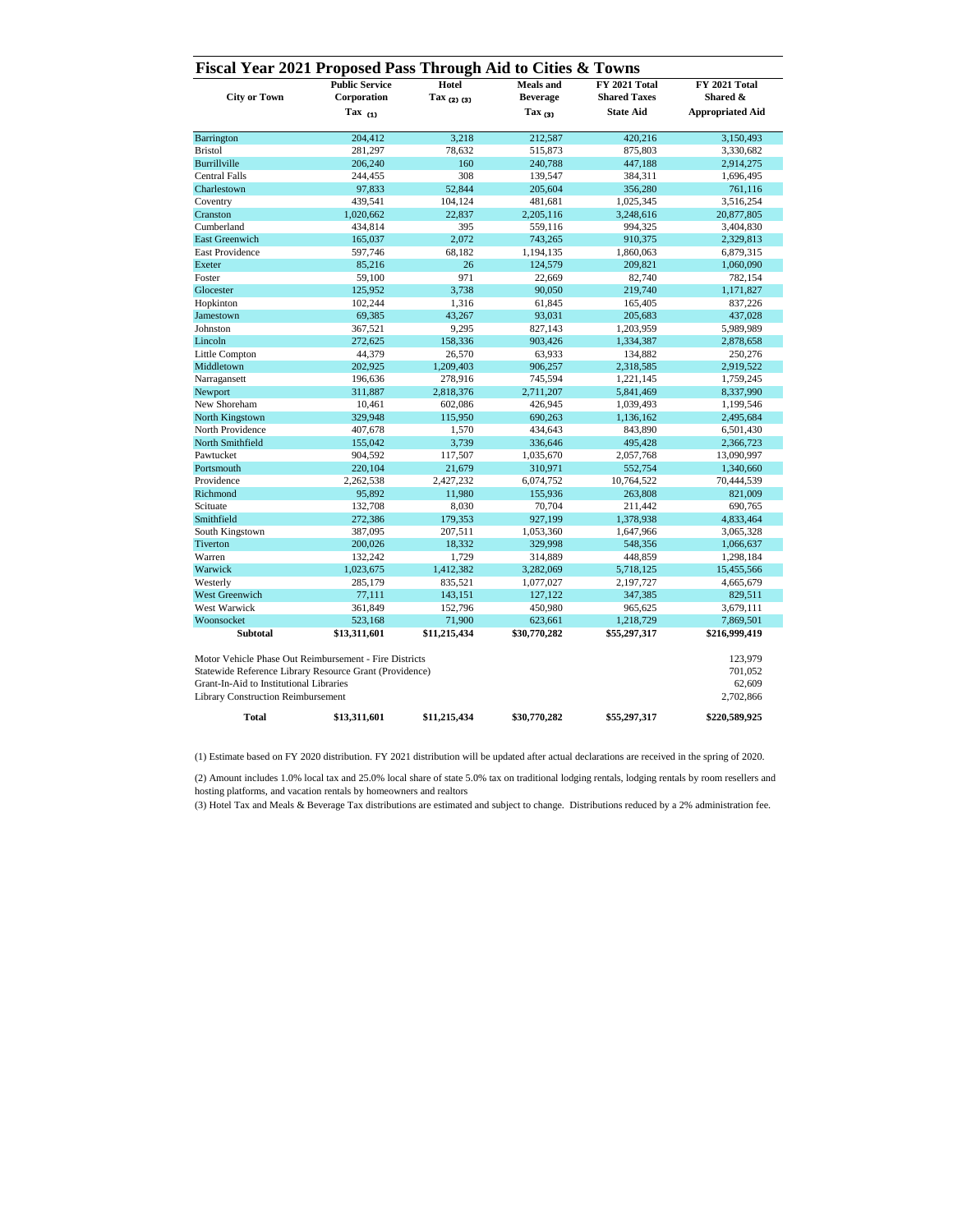| Changes in Formula Aid - FY 2021 Proposed vs. FY 2020 Revised | <b>Payment</b>    | <b>Distressed</b>        | <b>State</b> | <b>Motor Vehicle</b>     | <b>Motor Vehicle</b> | <b>Motor Vehicle</b> | <b>Total</b>      |
|---------------------------------------------------------------|-------------------|--------------------------|--------------|--------------------------|----------------------|----------------------|-------------------|
| <b>City or Town</b>                                           | In Lieu of        | Community                | Library      | <b>Excise Tax</b>        | <b>Phase Out</b>     | <b>Excise Tax</b>    | Appropriated      |
|                                                               | <b>Tax Exempt</b> | <b>Relief Fund</b>       | Aid          | Reimbursement            | Reimbursement        | <b>Total</b>         | <b>Difference</b> |
|                                                               | <b>Property</b>   |                          |              | <b>Base Amount</b>       |                      | Reimbursement $(1)$  |                   |
| <b>Barrington</b>                                             | 222               |                          | (6,894)      |                          | 215,853              | 215,853              | 209,181           |
| <b>Bristol</b>                                                | (221, 561)        |                          | 147          |                          | 138,462              | 138,462              | (82,952)          |
| Burrillville                                                  | (997)             |                          | 11,098       |                          | 202,610              | 202,610              | 212,711           |
| <b>Central Falls</b>                                          | (775)             | (91, 593)                | (362)        |                          | 93,366               | 93,366               | 636               |
| Charlestown                                                   |                   |                          | 316          |                          | 44,680               | 44,680               | 44,996            |
|                                                               |                   |                          |              |                          |                      |                      |                   |
| Coventry                                                      |                   | $\blacksquare$           | (2,202)      | $\overline{\phantom{a}}$ | 257,571              | 257,571              | 255,369           |
| Cranston<br>Cumberland                                        | (570, 309)        | (1,212,176)              | 16,350       |                          | 749,287              | 749,287              | (1,016,848)       |
|                                                               |                   |                          | 14,511       |                          | 264,543              | 264,543              | 279,053           |
| <b>East Greenwich</b>                                         | 73,076            |                          | 2,943        |                          | 29,351               | 29,351               | 105,370           |
| East Providence                                               | 8,149             |                          | (8,986)      | $\blacksquare$           | 1,776,961            | 1,776,961            | 1,776,124         |
| Exeter                                                        |                   |                          | 948          |                          | 88,972               | 88,972               | 89,920            |
| Foster                                                        |                   |                          | 470          |                          | 66,726               | 66,726               | 67,196            |
| Glocester                                                     |                   |                          | (860)        |                          | 100,919              | 100,919              | 100,058           |
| Hopkinton                                                     |                   |                          | (852)        |                          | 69,968               | 69,968               | 69,116            |
| Jamestown                                                     |                   |                          | 955          |                          | 8,418                | 8,418                | 9,372             |
| Johnston                                                      |                   | (532, 972)               | 5,961        |                          | 378,897              | 378,897              | (148, 114)        |
| Lincoln                                                       |                   |                          | 4,026        |                          | 263,684              | 263,684              | 267,710           |
| Little Compton                                                |                   |                          | 393          |                          | 4,892                | 4,892                | 5,284             |
| Middletown                                                    |                   |                          | (2,043)      |                          | 94,902               | 94,902               | 92,859            |
| Narragansett                                                  |                   |                          | (9,166)      |                          | 23,386               | 23,386               | 14,220            |
| Newport                                                       | 19,575            |                          | (7, 564)     | $\equiv$                 | 29,987               | 29,987               | 41,998            |
| New Shoreham                                                  |                   |                          | (1,696)      |                          | 5,876                | 5,876                | 4,180             |
| North Kingstown                                               | (49)              |                          | 517          |                          | 271,669              | 271,669              | 272,137           |
| North Providence                                              |                   | (433,589)                | (1,031)      |                          | 370,709              | 370,709              | (63, 912)         |
| North Smithfield                                              |                   |                          | 569          |                          | 171,790              | 171,790              | 172,359           |
| Pawtucket                                                     | (576, 156)        | (669, 376)               | (6,601)      |                          | 704,091              | 704,091              | (548, 043)        |
| Portsmouth                                                    |                   |                          | 24           |                          | 110,521              | 110,521              | 110,545           |
| Providence                                                    | 890,595           | (2,466,376)              | (25,588)     | $\blacksquare$           | 1,108,235            | 1,108,235            | (493, 134)        |
| Richmond                                                      |                   |                          | (261)        |                          | 61,029               | 61,029               | 60,769            |
| Scituate                                                      |                   |                          | 483          |                          | 27,208               | 27,208               | 27,691            |
| Smithfield                                                    | 113,923           |                          | 2,965        |                          | 290,331              | 290,331              | 407,219           |
| South Kingstown                                               | 1,415             | $\overline{\phantom{a}}$ | 6,333        | $\blacksquare$           | 203,171              | 203,171              | 210,920           |
| Tiverton                                                      |                   |                          | (2,310)      |                          | 23,542               | 23,542               | 21,232            |
| Warren                                                        |                   |                          | 3,331        |                          | 92,860               | 92,860               | 96,191            |
| Warwick                                                       | (168, 196)        |                          | 7,508        |                          | 1,176,196            | 1,176,196            | 1,015,508         |
| Westerly                                                      | (5,585)           |                          | (9,366)      |                          | 268,953              | 268,953              | 254,002           |
| West Greenwich                                                |                   |                          |              |                          |                      |                      |                   |
| West Warwick                                                  |                   |                          | 5,266        | ۰.                       | 55,726<br>269,569    | 55,726               | 60,992            |
|                                                               |                   | (398, 394)               | 2,626        |                          |                      | 269,569              | (126, 199)        |
| Woonsocket                                                    | 436,673           | (387,753)                | (1,959)      |                          | 337,617              | 337,617              | 384,578           |
| <b>Subtotal</b>                                               | \$0               | $(\$6,192,229)$          | \$0          | \$0                      | \$10,452,527         | \$10,452,527         | \$4,260,298       |
| Motor Vehicle Phase Out Reimbursement - Fire Districts        |                   |                          |              |                          | 26,652               | 26,652               | 26,652            |
| Statewide Reference Library Resource Grant                    |                   |                          |              |                          |                      |                      |                   |
| Grant-In-Aid to Institutional Libraries                       |                   |                          |              |                          |                      |                      |                   |
| <b>Library Construction Reimbursement</b>                     |                   |                          | 765,636      |                          |                      |                      | 765,636           |
| <b>Total</b>                                                  | $(\$0)$           | $(\$6,192,229)$          | \$765,636    | \$0                      | \$10,479,179         | \$10,479,179         | \$5,052,586       |

(1) The base motor vehicle distribution is \$10 million. The additional amount of \$90.6 million in FY 2021 due under the Governor's Proposed budget to the implementation of the motor vehicle phase-out is estimated based on the 12/31/18 assessment data and will change once 12/31/19 assessment data is available in the fall of 2020. The state's FY 2021 motor vehicle reimbursement corresponds with the FY 2021 local fiscal year for all communities except for East Providence for which it corresponds with their local FY 2020. An additional estimated amount of \$123,979 will be provided to the fire districts in Lincoln. The amount owed to fire districts will be revised once we have received and reviewed final data from the Albion and Quinnville fire district. Note, due to the relationship of the local fiscal year, this table reflects a one-year delay in the implementation and reimbursement for the Lonsdale/Saylesville fire district pursuant to RIGL §44-34.1-2(b)(4). Currently only Lincoln's fire districts levy a tax on motor vehicles.